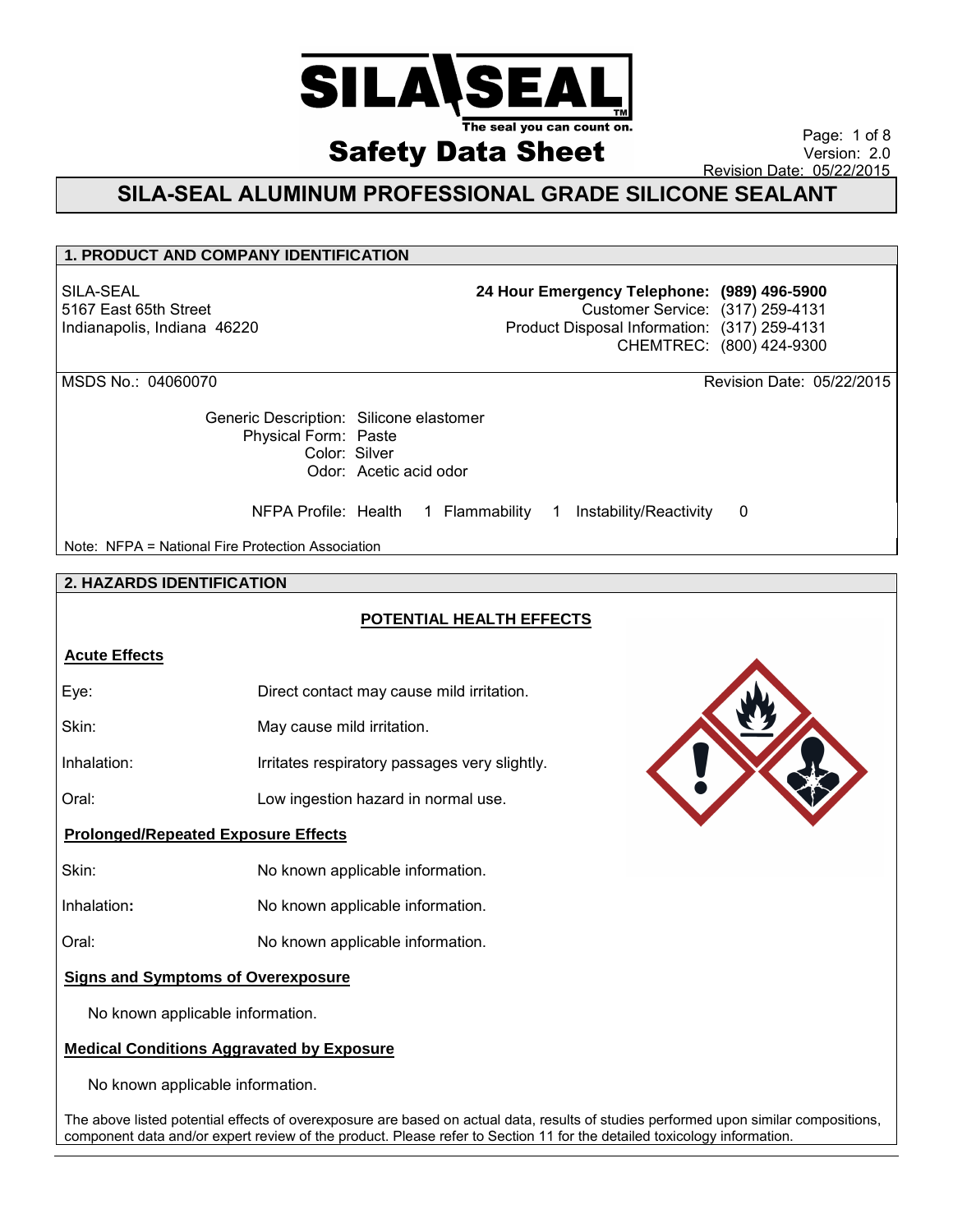

**Safety Data Sheet** Revision Date: 05/22/2015

Page: 2 of 8 Version: 2.0

 **SILA-SEAL ALUMINUM PROFESSIONAL GRADE SILICONE SEALANT**

## **3. COMPOSITION/INFORMATION ON INGREDIENTS**

| <b>CAS Number Wt</b> | % Com | ponent Name |
|----------------------|-------|-------------|
|----------------------|-------|-------------|

17689-77-9 1.0 - 5.0 Ethyltriacetoxysilane

4253-34-3 1.0 - 5.0 Methyltriacetoxysilane

The above components are hazardous as defined in 29 CFR 1910.1200.

| <b>4. FIRST AID MEASURES</b> |                                                                                                                                                                 |  |
|------------------------------|-----------------------------------------------------------------------------------------------------------------------------------------------------------------|--|
| Eye:                         | Immediately flush the contaminated eye(s) with lukewarm, gently flowing water for 5 minutes<br>while holding the eyelid(s) open. Obtain medical attention.      |  |
| Skin:                        | No health effects expected. If irritation does occur flush with lukewarm, gently flowing water<br>for 5 minutes. If irritation persists, obtain medical advice. |  |
| Inhalation:                  | If symptoms are experienced remove source of contamination or move victim to fresh air. If<br>irritation persists, obtain medical advice.                       |  |
| Oral:                        | If irritation or discomfort occur, obtain medical advice.                                                                                                       |  |
| Notes to Physician:          | Treat according to person's condition and specifics of exposure.                                                                                                |  |

| <b>5. FIRE FIGHTING MEASURES</b> |                                                                                                                                                                                                                                                                               |  |
|----------------------------------|-------------------------------------------------------------------------------------------------------------------------------------------------------------------------------------------------------------------------------------------------------------------------------|--|
| Flash Point:                     | > 212 °F / > 100 °C (Closed Cup)                                                                                                                                                                                                                                              |  |
| Autoignition Temperature:        | Not determined.                                                                                                                                                                                                                                                               |  |
| Flammability Limits in Air:      | Not determined.                                                                                                                                                                                                                                                               |  |
| Extinguishing Media:             | On large fires use dry chemical, foam or water spray. On small fires use carbon dioxide<br>(CO2), dry chemical or water spray. Water can be used to cool fire exposed containers.                                                                                             |  |
| <b>Fire Fighting Measures:</b>   | Self-contained breathing apparatus and protective clothing should be worn in fighting large<br>fires involving chemicals. Determine the need to evacuate or isolate the area according to<br>your local emergency plan. Use water spray to keep fire exposed containers cool. |  |
| Unusual Fire Hazards:            | None.                                                                                                                                                                                                                                                                         |  |

## **6. ACCIDENTAL RELEASE MEASURES**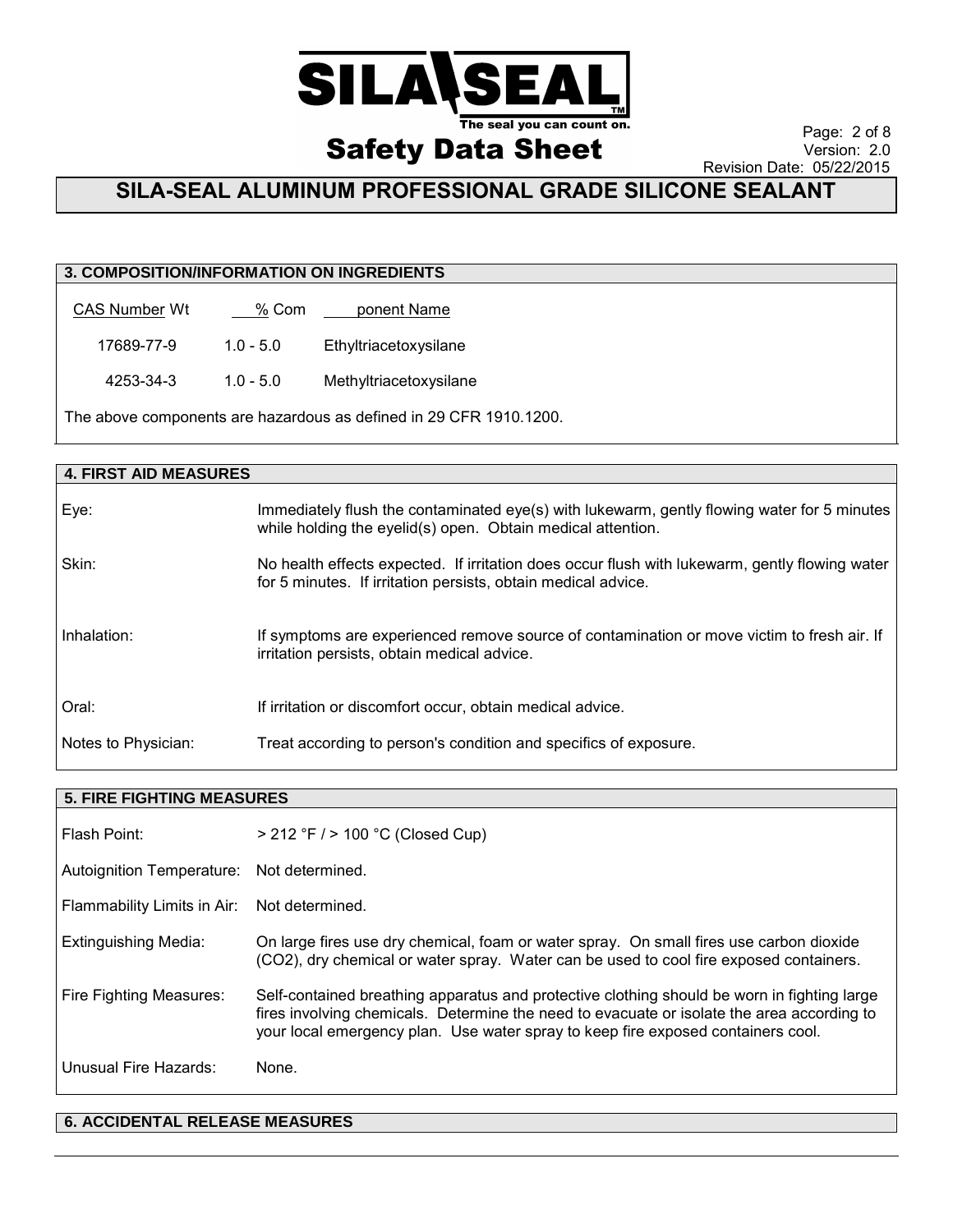

Page: 3 of 8 Version: 2.0 Revision Date: 05/22/2015

## **SILA-SEAL ALUMINUM PROFESSIONAL GRADE SILICONE SEALANT**

Containment/Clean up: Observe all personal protection equipment recommendations described in Sections 5 and 8. Wipe up or scrape up and contain for salvage or disposal. Clean area as appropriate since spilled materials, even in small quantities, may present a slip hazard. Final cleaning may require use of steam, solvents or detergents. Dispose of saturated absorbant or cleaning materials appropriately, since spontaneous heating may occur. Local, state and federal laws and regulations may apply to releases and disposal of this material, as well as those materials and items employed in the cleanup of releases. You will need to determine which federal, state and local laws and regulations are applicable. Sections 13 and 15 of this MSDS provide information regarding certain federal and state requirements.

Note: See Section 8 for Personal Protective Equipment for Spills.

### **7. HANDLING AND STORAGE**

Use with adequate ventilation. Product evolves acetic acid (HOAc) when exposed to water or humid air. Provide ventilation during use to control HOAc within exposure guidelines or use respiratory protection. Avoid eye contact. Avoid skin contact.

Use reasonable care and store away from oxidizing materials. Keep container closed and store away from water or moisture. This material in its finely divided form presents an explosion hazard. Follow NFPA 654 (for chemical dusts) or 484 (for metal dusts) as appropriate for managing dust hazards to minimize secondary explosion potential.

## **8. EXPOSURE CONTROLS / PERSONAL PROTECTION**

#### **Component Exposure Limits**

| CAS Number Com ponent Name |                    | Exposure Limits           |
|----------------------------|--------------------|---------------------------|
| 17689-77-9 Eth             | vitriacetoxysilane | See acetic acid comments. |
| 4253-34-3 Meth             | yltriacetoxysilane | See acetic acid comments. |

Acetic acid is formed upon contact with water or humid air. Provide adequate ventilation to control exposures within guidelines of OSHA PEL: TWA 10 ppm and ACGIH TLV: TWA 10 ppm, STEL 15 ppm.

#### **Engineering Controls**

Local Ventilation: None should be needed. General Ventilation: Recommended.

#### **Personal Protective Equipment for Routine Handling**

Eyes: Use proper protection - safety glasses as a minimum.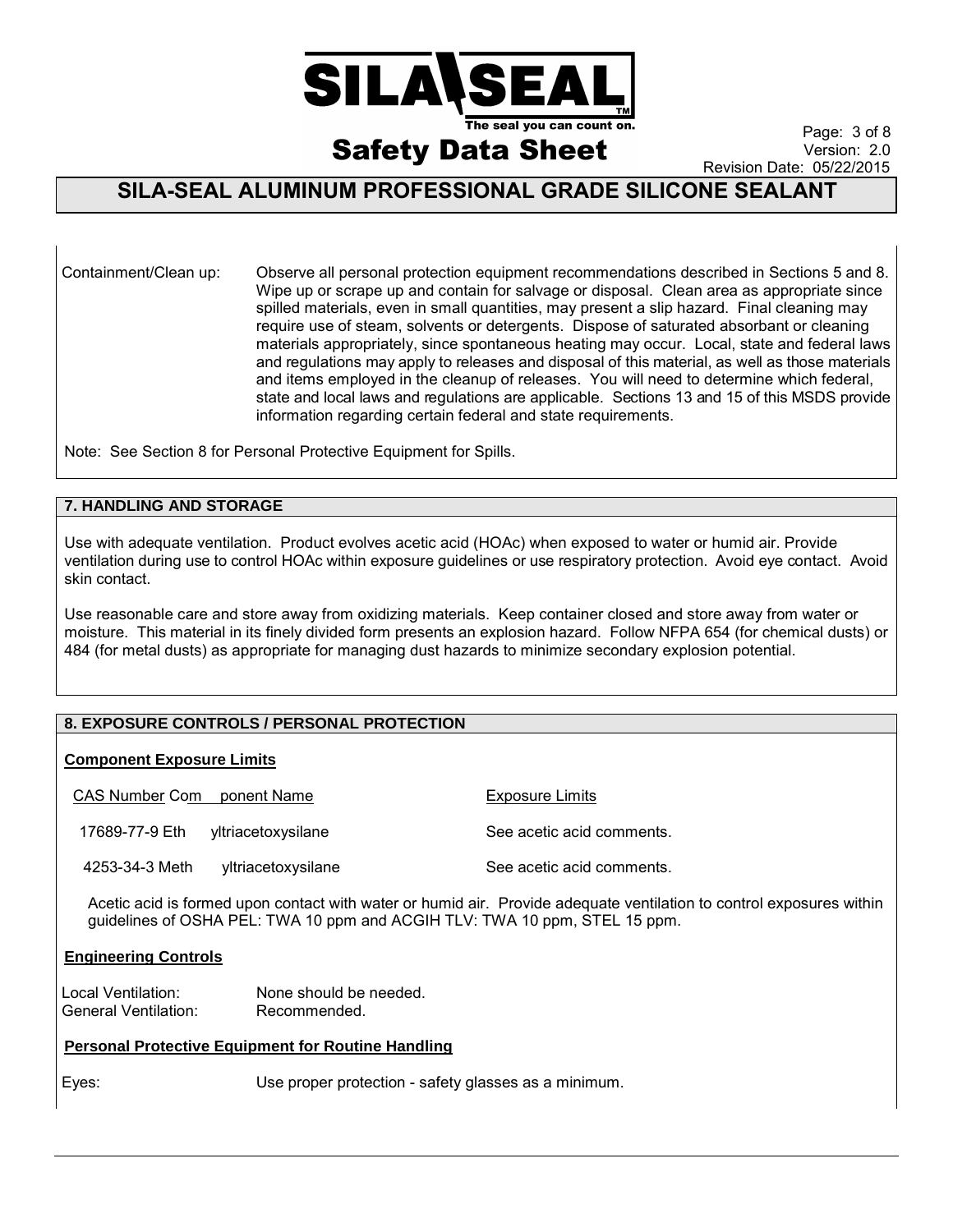

Page: 4 of 8 Version: 2.0 Revision Date: 05/22/2015

## **SILA-SEAL ALUMINUM PROFESSIONAL GRADE SILICONE SEALANT**

| Skin:                                           | Wash at mealtime and end of shift. Contaminated clothing and shoes should be removed as<br>soon as practical and thoroughly cleaned before reuse. Chemical protective gloves are<br>recommended.                                       |
|-------------------------------------------------|----------------------------------------------------------------------------------------------------------------------------------------------------------------------------------------------------------------------------------------|
| Suitable Gloves:                                | Handle in accordance with good industrial hygiene and safety practices.                                                                                                                                                                |
| Inhalation:                                     | No respiratory protection should be needed.                                                                                                                                                                                            |
| Suitable Respirator:                            | None should be needed.                                                                                                                                                                                                                 |
| <b>Personal Protective Equipment for Spills</b> |                                                                                                                                                                                                                                        |
| Eyes:                                           | Use proper protection - safety glasses as a minimum.                                                                                                                                                                                   |
| Skin:                                           | Wash at mealtime and end of shift. Contaminated clothing and shoes should be removed as<br>soon as practical and thoroughly cleaned before reuse. Chemical protective gloves are<br>recommended.                                       |
| Inhalation/Suitable<br>Respirator:              | No respiratory protection should be needed.                                                                                                                                                                                            |
| <b>Precautionary Measures:</b>                  | Avoid eye contact. Avoid skin contact. Use reasonable care.                                                                                                                                                                            |
| Comments:                                       | Product evolves acetic acid (HOAc) when exposed to water or humid air. Provide ventilation<br>during use to control HOAc within exposure guidelines or use respiratory protection.                                                     |
|                                                 | When heated to temperatures above 150 $\degree$ C (300 $\degree$ F) in the presence of air, product can form<br>formaldehyde vapors. Physical and health hazard information is readily available on the<br>Material Safety Data Sheet. |

Note: These precautions are for room temperature handling. Use at elevated temperature or aerosol/spray applications may require added precautions.

## **9. PHYSICAL AND CHEMICAL PROPERTIES**

| Physical Form: Paste                        |                                                 |
|---------------------------------------------|-------------------------------------------------|
| Color: Silver                               |                                                 |
|                                             | Odor: Acetic acid odor                          |
| Specific Gravity @ 25°C: 1.007              |                                                 |
|                                             | Viscosity: Not determined.                      |
| Freezing/Melting Point: Not determined.     |                                                 |
|                                             | Boiling Point: Not determined.                  |
| Vapor Pressure @ 25°C: Not determined.      |                                                 |
|                                             | Vapor Density: Not determined.                  |
| Solubility in Water: Not determined.        |                                                 |
|                                             | pH: Not determined.                             |
| Volatile Content: Not determined.           |                                                 |
|                                             | Flash Point: $>212$ °F / $>100$ °C (Closed Cup) |
| Autoignition Temperature: Not determined.   |                                                 |
| Flammability Limits in Air: Not determined. |                                                 |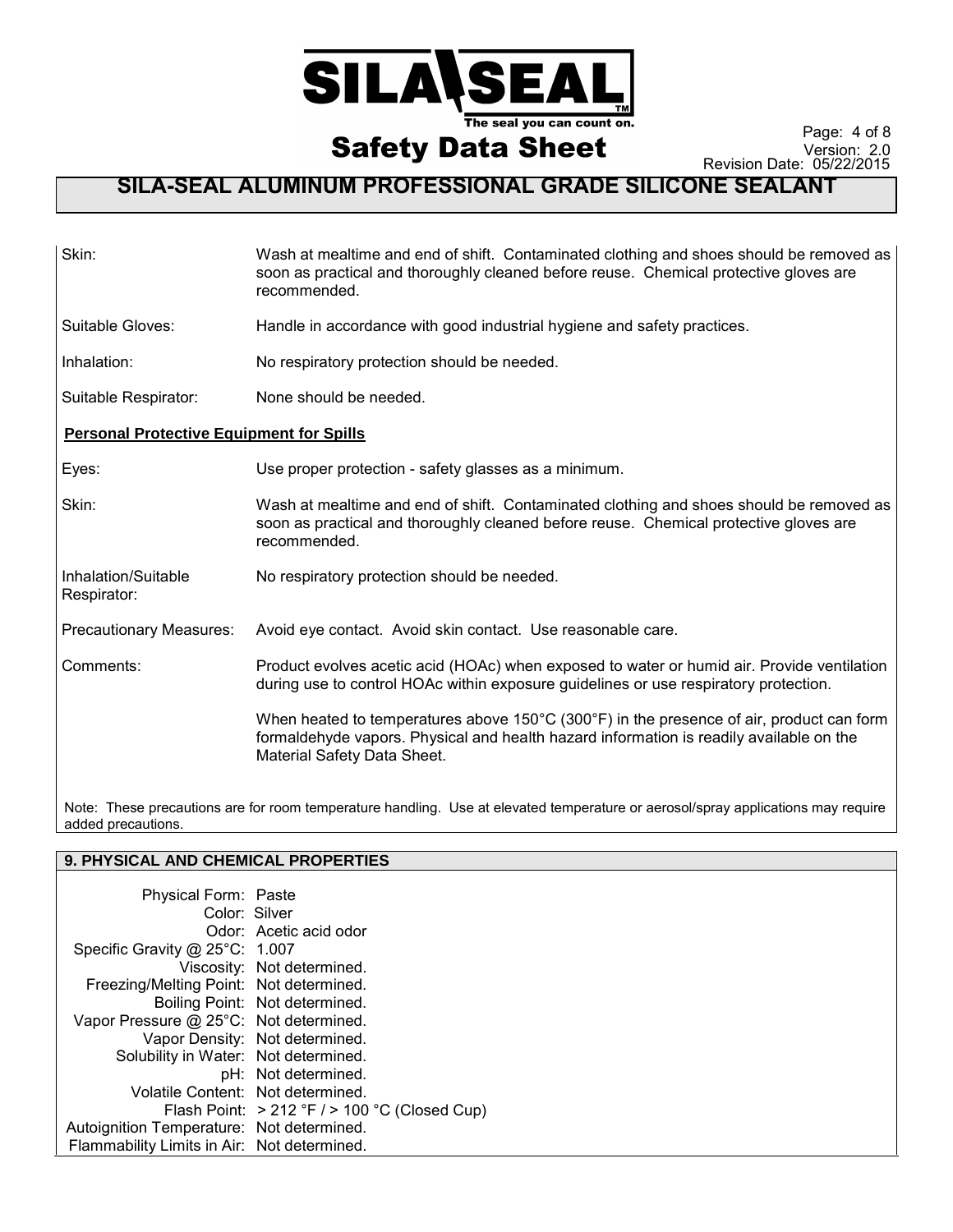

Page: 5 of 8 Version: 2.0 Revision Date: 05/22/2015

## **SILA-SEAL ALUMINUM PROFESSIONAL GRADE SILICONE SEALANT**

Note: The above information is not intended for use in preparing product specifications.

| <b>10. STABILITY AND REACTIVITY</b> |                                                                                                                                         |  |
|-------------------------------------|-----------------------------------------------------------------------------------------------------------------------------------------|--|
| <b>Chemical Stability:</b>          | Stable.                                                                                                                                 |  |
| Hazardous<br>Polymerization:        | Hazardous polymerization will not occur.                                                                                                |  |
| Conditions to Avoid:                | None.                                                                                                                                   |  |
| Materials to Avoid:                 | Oxidizing material can cause a reaction. Water, moisture, or humid air can cause hazardous<br>vapors to form as described in Section 8. |  |
| Llesedeus Dessmassitien Dreducte    |                                                                                                                                         |  |

## **Hazardous Decomposition Products**

Thermal breakdown of this product during fire or very high heat conditions may evolve the following decomposition products: Carbon oxides and traces of incompletely burned carbon compounds. Silicon dioxide. Formaldehyde.

#### **11. TOXICOLOGICAL INFORMATION**

#### **Special Hazard Information on Components**

No known applicable information.

## **12. ECOLOGICAL INFORMATION**

#### **Environmental Fate and Distribution**

Complete information is not yet available.

#### **Environmental Effects**

Complete information is not yet available.

#### **Fate and Effects in Waste Water Treatment Plants**

Complete information is not yet available.

| <b>Ecotoxicity Classification Criteria</b>                                                        |              |                    |       |
|---------------------------------------------------------------------------------------------------|--------------|--------------------|-------|
| Hazard Parameters (LC50 or EC50)                                                                  | High         | Medium             | Low   |
| Acute Aquatic Toxicity (mg/L)                                                                     | $\leq$ =1    | l >1 and <=100     | >100  |
| <b>Acute Terrestrial Toxicity</b>                                                                 | $\leq$ = 100 | l >100 and <= 2000 | >2000 |
| This toble is adopted from "Environmental Texicology and Diak Assessment" ACTM CTD 1170 n 24 1002 |              |                    |       |

This table is adapted from "Environmental Toxicology and Risk Assessment", ASTM STP 1179, p.34, 1993.

This table can be used to classify the ecotoxicity of this product when ecotoxicity data is listed above. Please read the other information presented in the section concerning the overall ecological safety of this material.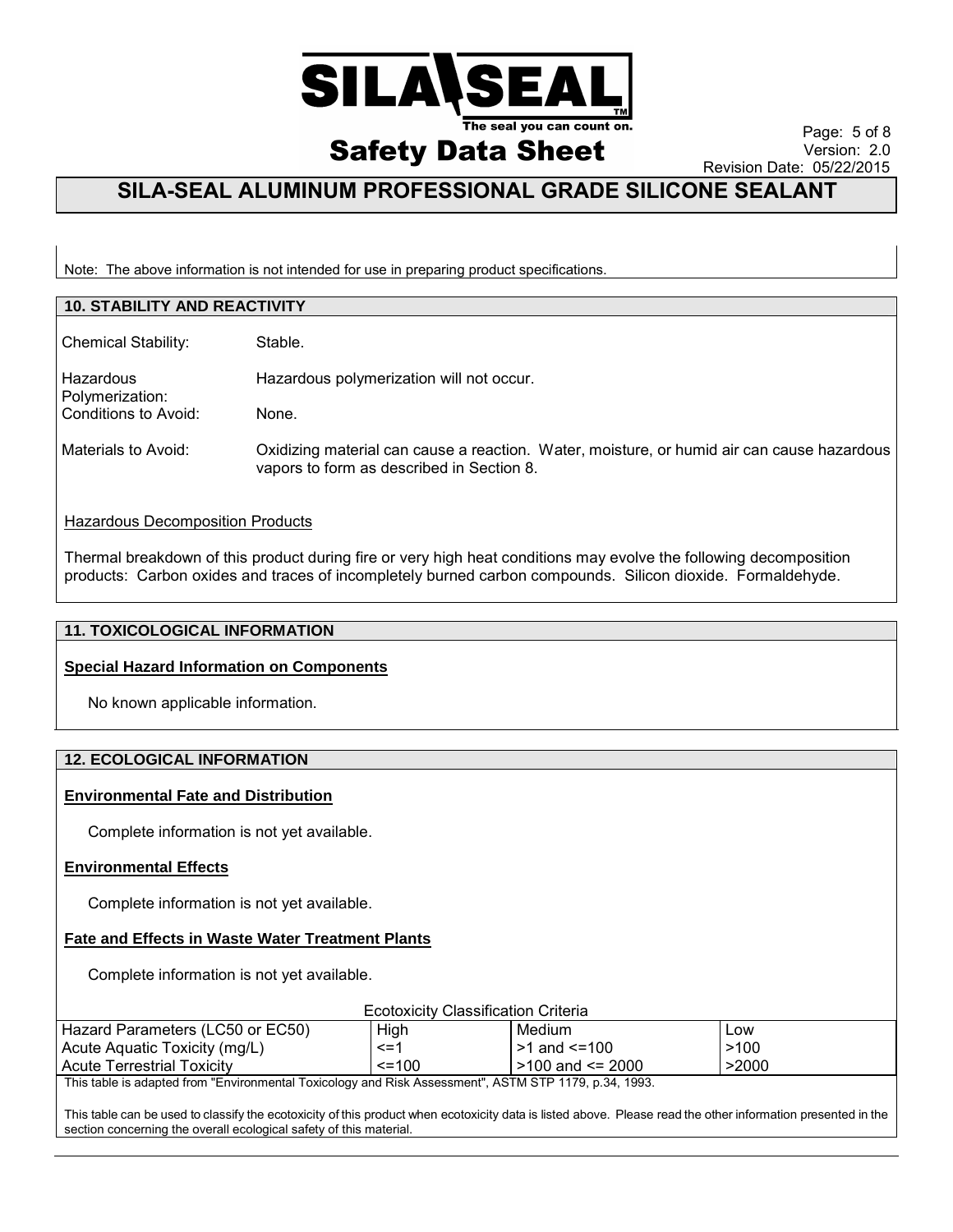

Page: 6 of 8 Version: 2.0 Revision Date: 05/22/2015

## **SILA-SEAL ALUMINUM PROFESSIONAL GRADE SILICONE SEALANT**

## **13. DISPOSAL CONSIDERATIONS**

## **RCRA Hazard Class (40 CFR 261)**

When a decision is made to discard this material, as received, is it classified as a hazardous waste? No

State or local laws may impose additional regulatory requirements regarding disposal.

#### **14. TRANSPORT INFORMATION**

## **DOT Road Shipment Information (49 CFR 172.101)**

Not subject to DOT.

## **Ocean Shipment (IMDG)**

Not subject to IMDG code.

## **Air Shipment (IATA)**

Not subject to IATA regulations.

## **15. REGULATORY INFORMATION**

Contents of this MSDS comply with the OSHA Hazard Communication Standard 29 CFR 1910.1200.

TSCA Status: All chemical substances in this material are included on or exempted from listing on the TSCA Inventory of Chemical Substances.

## **EPA SARA Title III Chemical Listings**

**Section 302 Extremely Hazardous Substances (40 CFR 355):**  None.

**Section 304 CERCLA Hazardous Substances (40 CFR 302):** 

None.

## **Section 311/312 Hazard Class (40 CFR 370):**

Acute: No Chronic: No Fire: No Pressure: No Reactive: No

**Section 313 Toxic Chemicals (40 CFR 372):**  None present or none present in regulated quantities.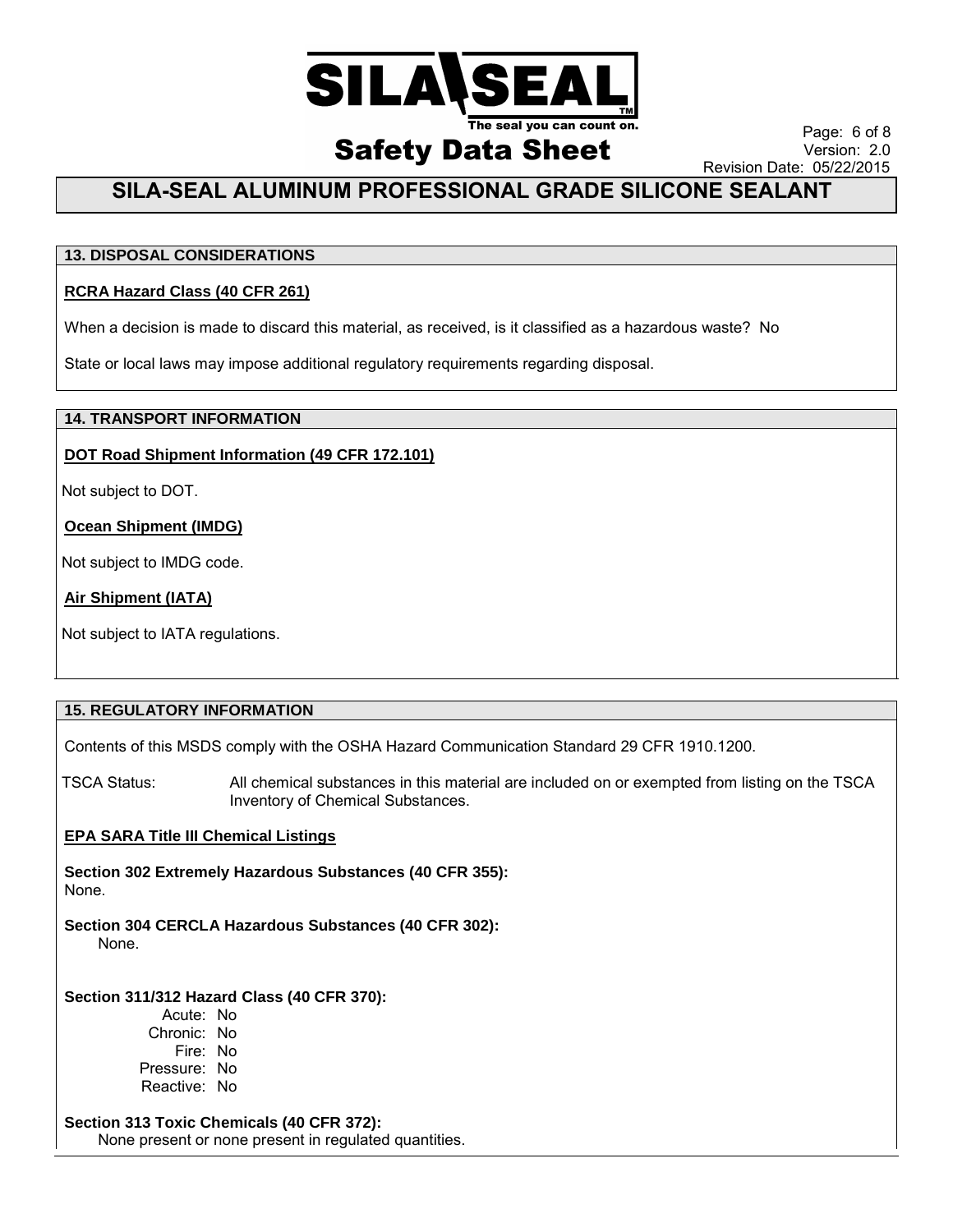

Page: 7 of 8 Version: 2.0 Revision Date: 05/22/2015

## **SILA-SEAL ALUMINUM PROFESSIONAL GRADE SILICONE SEALANT**

Note: Chemicals are listed under the 313 Toxic Chemicals section only if they meet or exceed a reporting threshold.

### **Supplemental State Compliance Information**

#### **California**

Warning: This product contains the following chemical(s) listed by the State of California under the Safe Drinking Water and Toxic Enforcement Act of 1986 (Proposition 65) as being known to cause cancer, birth defects or other reproductive harm.

#### None known.

#### **New Jersey**

| <b>CAS Number</b> | <u>Wt %</u>   | <b>Component Name</b>                     |
|-------------------|---------------|-------------------------------------------|
| 70131-67-8        | $70.0 - 90.0$ | Dimethyl siloxane, hydroxy-terminated     |
| 7631-86-9         | $7.0 - 13.0$  | Silicon dioxide                           |
| 64742-46-7        | $\le$ = 7.0   | Hydrotreated middle petroleum distillates |
| 17689-77-9        | $1.0 - 5.0$   | Ethyltriacetoxysilane                     |
| 4253-34-3         | $1.0 - 5.0$   | Methyltriacetoxysilane                    |
| Pennsylvania      |               |                                           |
| <b>CAS Number</b> | Wt %          | <b>Component Name</b>                     |
| 70131-67-8        | $70.0 - 90.0$ | Dimethyl siloxane, hydroxy-terminated     |
| 7631-86-9         | $7.0 - 13.0$  | Silicon dioxide                           |
| 64742-46-7        |               |                                           |
|                   | $\le$ = 7.0   | Hydrotreated middle petroleum distillates |